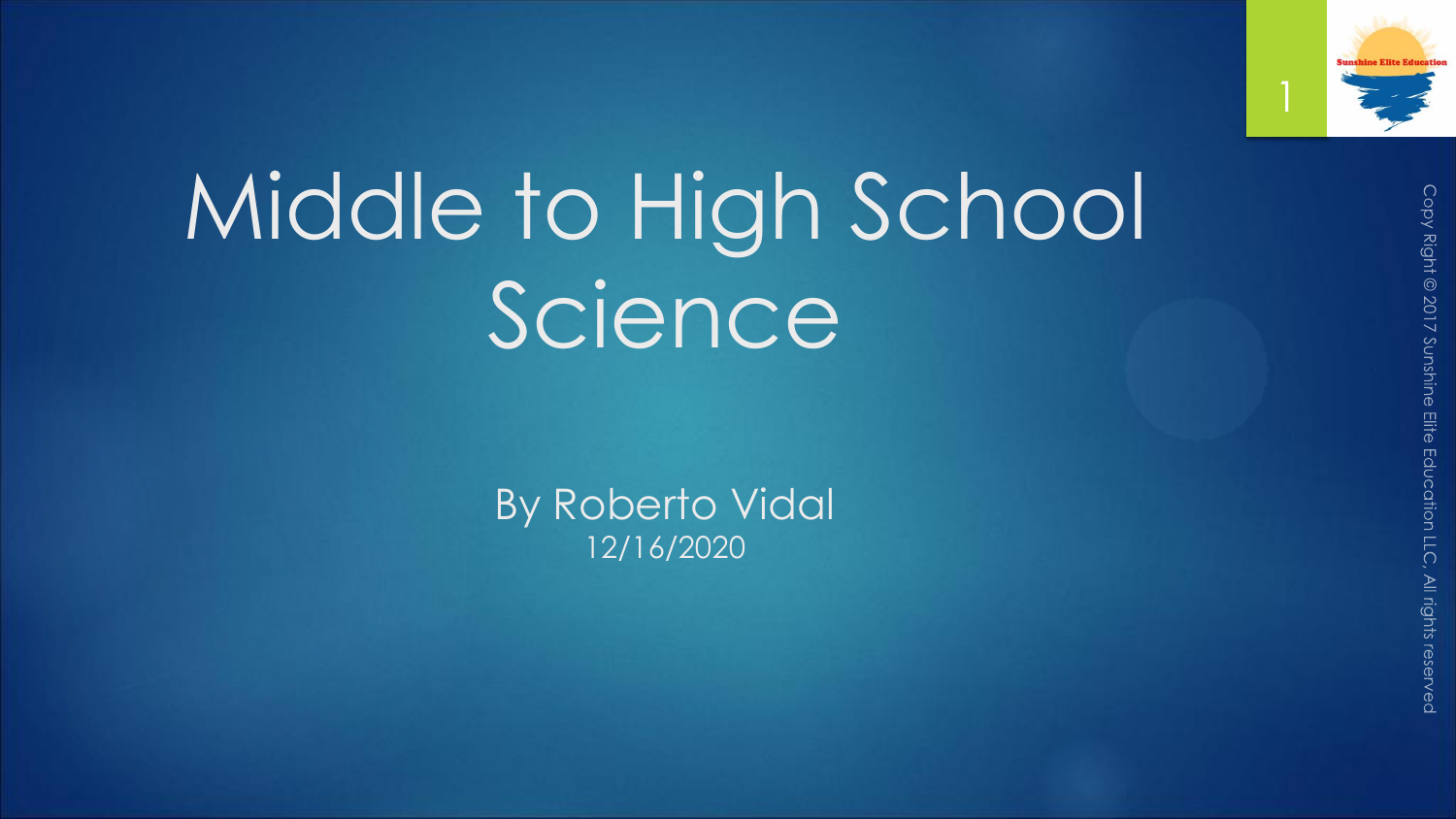### A Little Bit About Me

- Name: Roberto Vidal
- Education
	- ▶ Columbia University in the City of New York:
		- BS: Mining Engineering & Applied Geophysics
		- ▶ MS: Metallurgical Engineering & Applied Chemistry
		- MPh: Chemical Engineering
		- **PhD: Chemical Engineering**
	- Six Sigma Black Belt

#### Work Experience

- Industrial: 25+ years of technical experience in semiconductor, solar, and healthcare industries. Employers: IBM, Xerox, Intel, SolarWorld, Tyco Electronics
- Education:
	- ▶ Sunshine: Teaching Enrichments Courses since 2017
	- ▶ Tutoring/Teaching: 20+ Years for Middle/High School Students and Professionals.

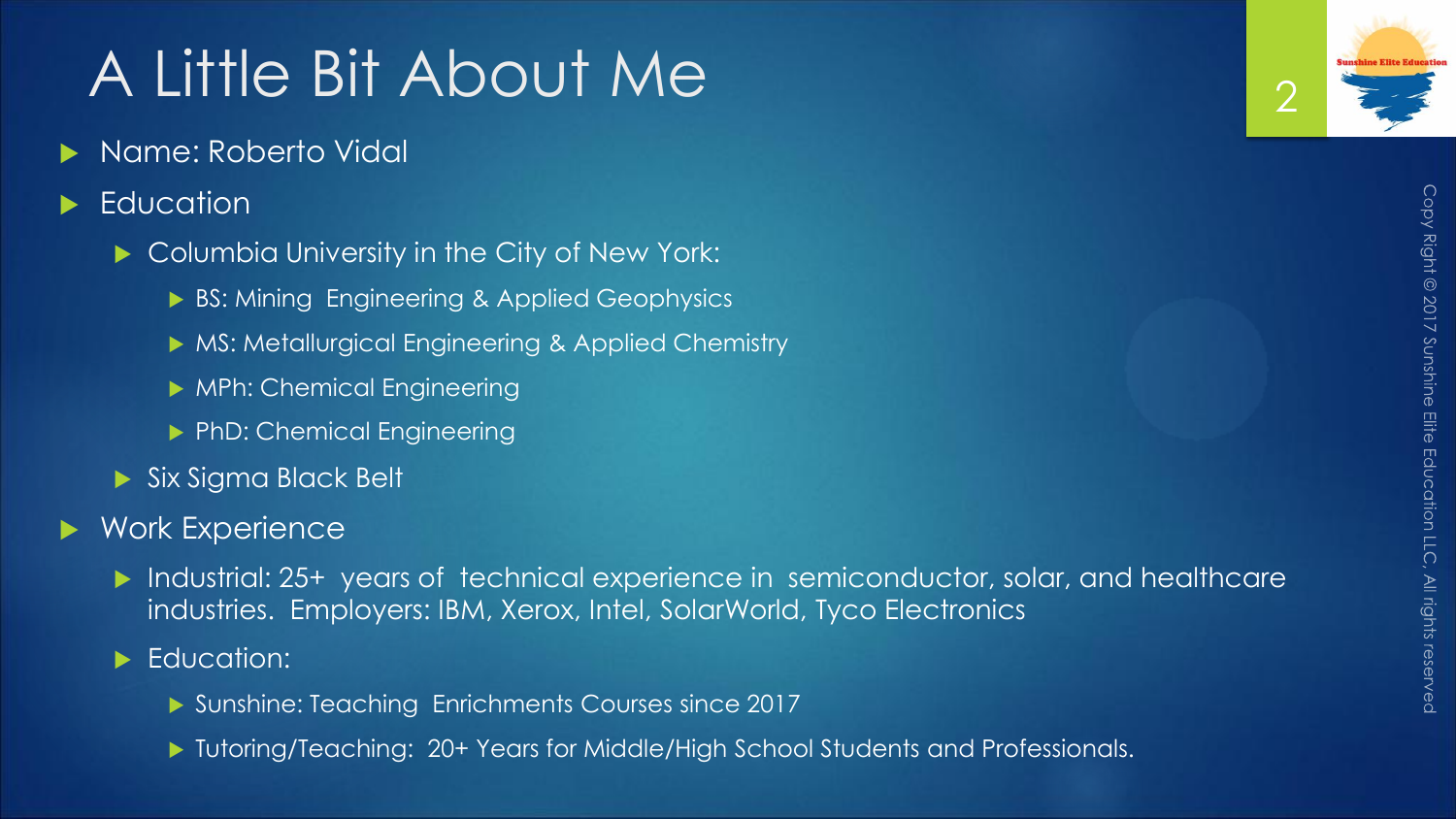

### Courses Taught at Sunshine Elite **Education**

▶ Math: Pre Algebra, Algebra I, Geometry, Algebra II, Pre Calculus, Calculus AB

▶ Science: Physics (MS and Honors), Chemistry (MS and Honors), Biology (MS)

College Entrance:

PSAT : Math

▶ SAT : Math, Math Level 1 and Math Level 2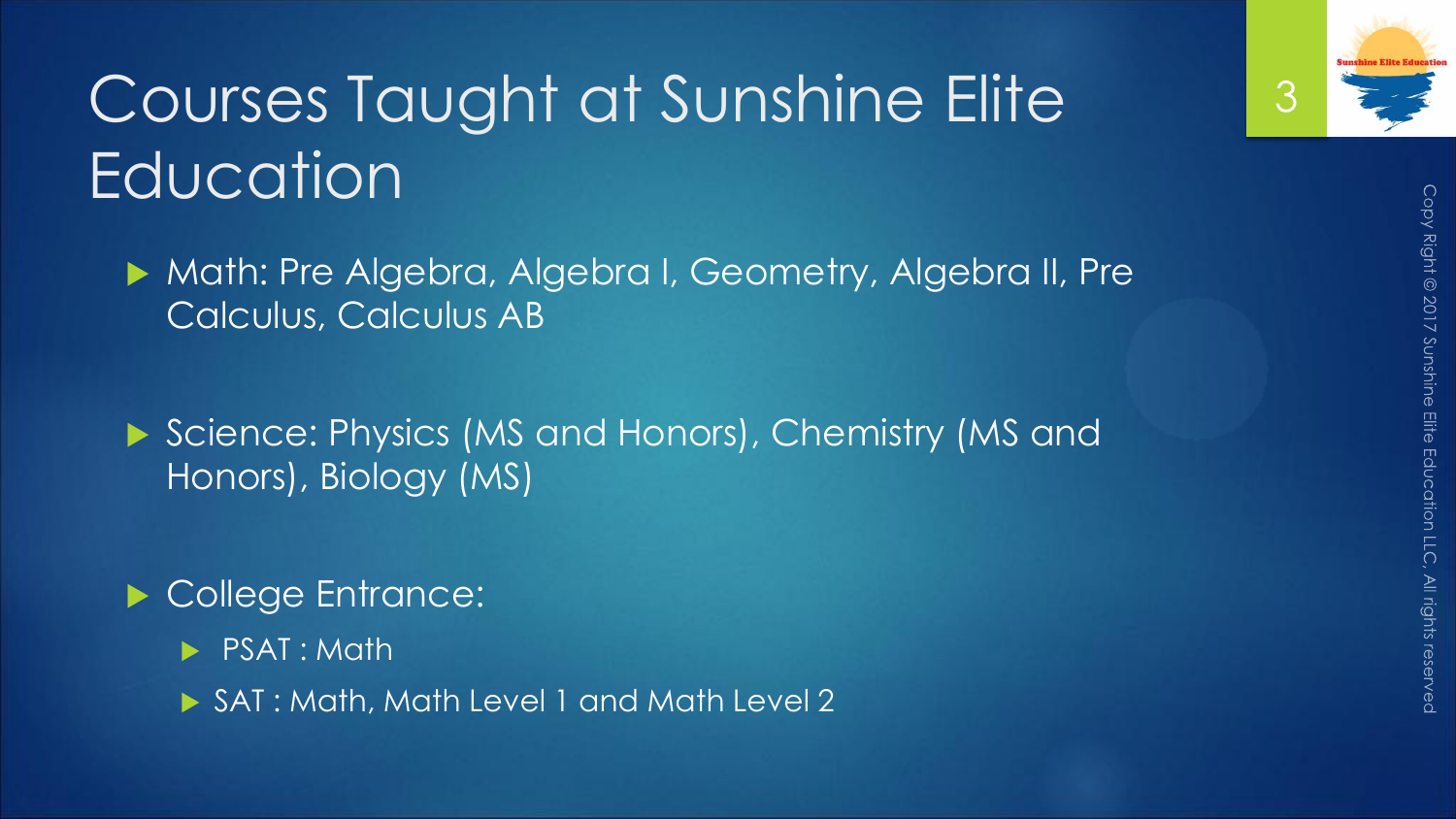### Teaching Approach

### Philosophy:

*Every Student is a critical thinker. I will support their academic growth by providing content that meets their learning styles. First Depth, then Breadth.*

#### Approach: Collaborative.

- I provide content based academic standards, professional experience, class feedback and available resources.
- Each student provides active participation.

#### Resources:

▶ Course Textbook, Simulations, Videos, Desmos.com, Worksheets



4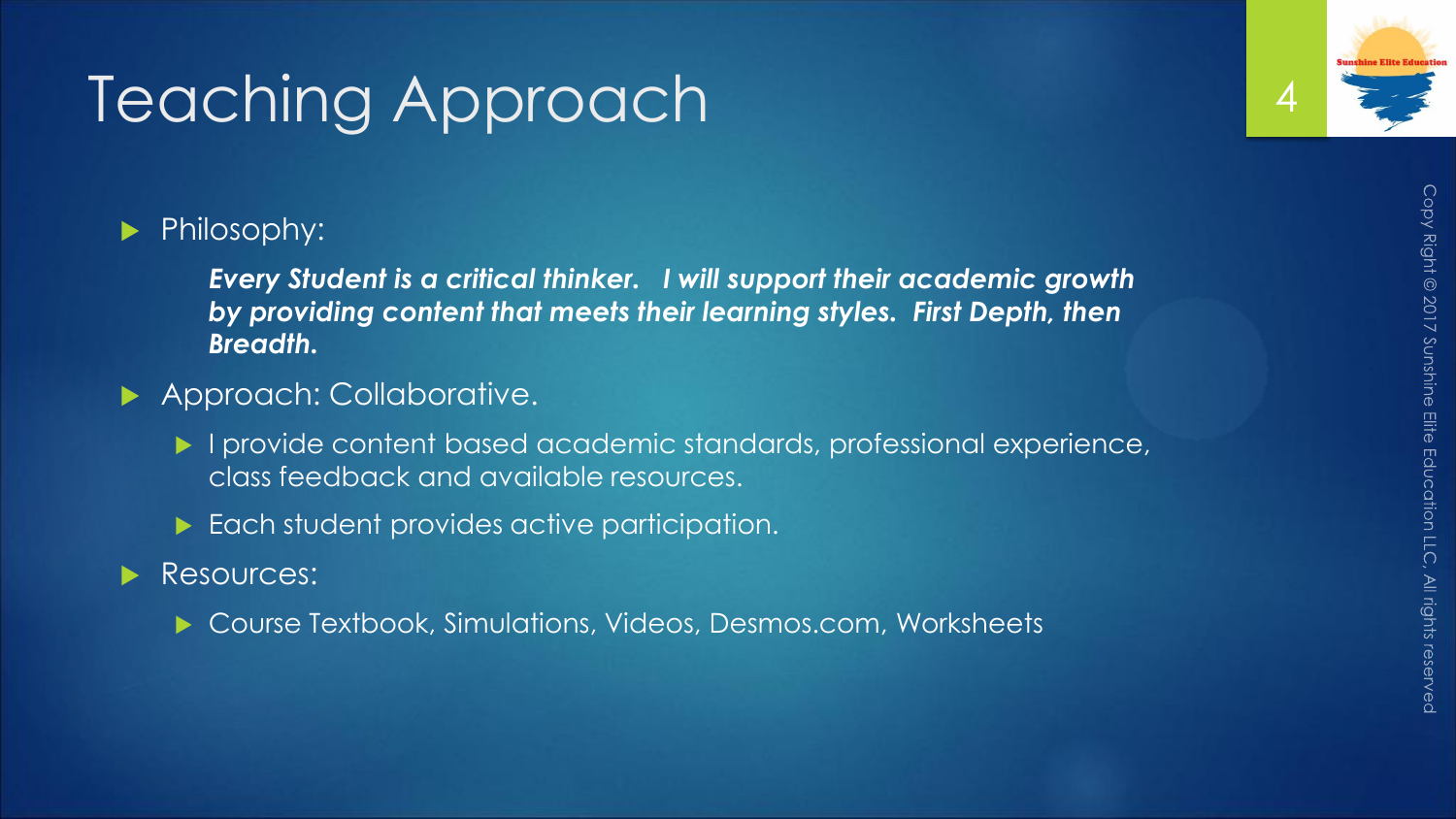## Differentiators Relative to Traditional Schools

- Course Integration
	- **Nithin Course** 
		- ▶ Content: Structured path followed to allow students to understand where today's material fits in context with previous lessons.
		- Resources: multiple resources are blended to address multiple learning styles and reinforce key concepts.
	- Between Courses:
		- Math and Science Connections are clearly established with content analogies and real-life applications.
- **Flexibility/Customization** 
	- Sunshine Elite Education is in a unique position to synchronize material to the students needs: current academic load (ex: virtual schedules), prioritize depth of content, and use examples relevant to students.



5